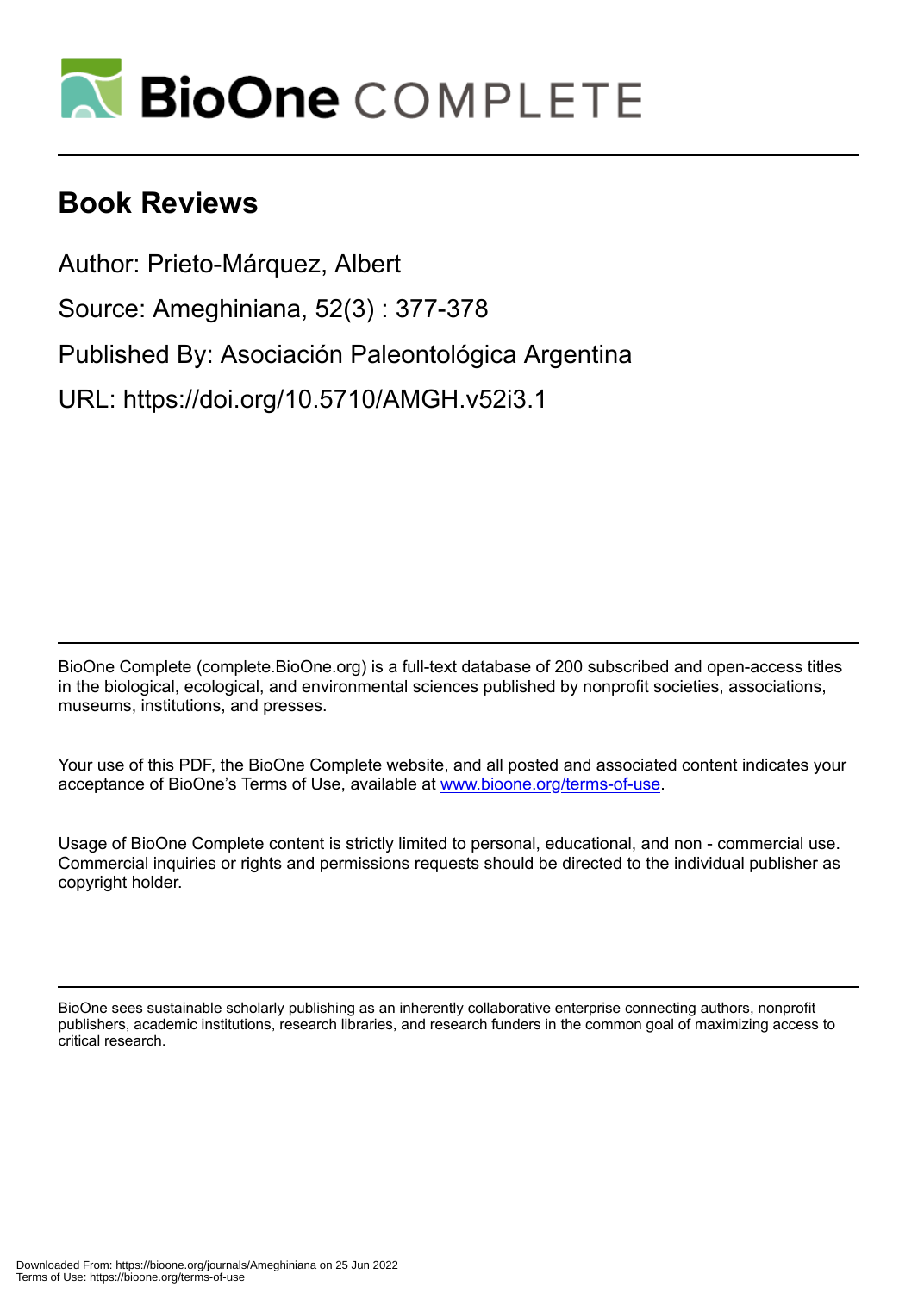

# **AMEGHINIAN** A GONDWANAN PALEONTOLOGICAL JOURNAL



# **HADROSAURS**

*David A. Eberth and David C. Evans* (Eds.). 2014, 640 p. Indiana University Press, USA, ISBN 978-0-253-01385-9.

ALBERT PRIETO-MÁRQUEZ

University of Bristol.

**To cite this article:** Albert Prieto-Márquez (2015). **HADROSAURS**. *David A. Eberth and David C. Evans* (Eds.). 2014, 640 p. Indiana University Press, USA, ISBN 978-0-253-01385-9. *Ameghiniana* 52: 377–378.

**PLEASE SCROLL DOWN FOR ARTICLE**

**Also appearing in this issue:**

#### **DIVING BIRDS**

Bone compactness, diving, and flightlessness: insights from foot-propelled diving birds.

# **NORTHAMERICAN CAPYBARAS**

A Pliocene South American lineage of capybaras involved in the Great American Biotic Interchange.

# **DEVONIAN BIVALVES**

Cosmopolitan bivalve assemblage during the middle Devonian in western Argentina.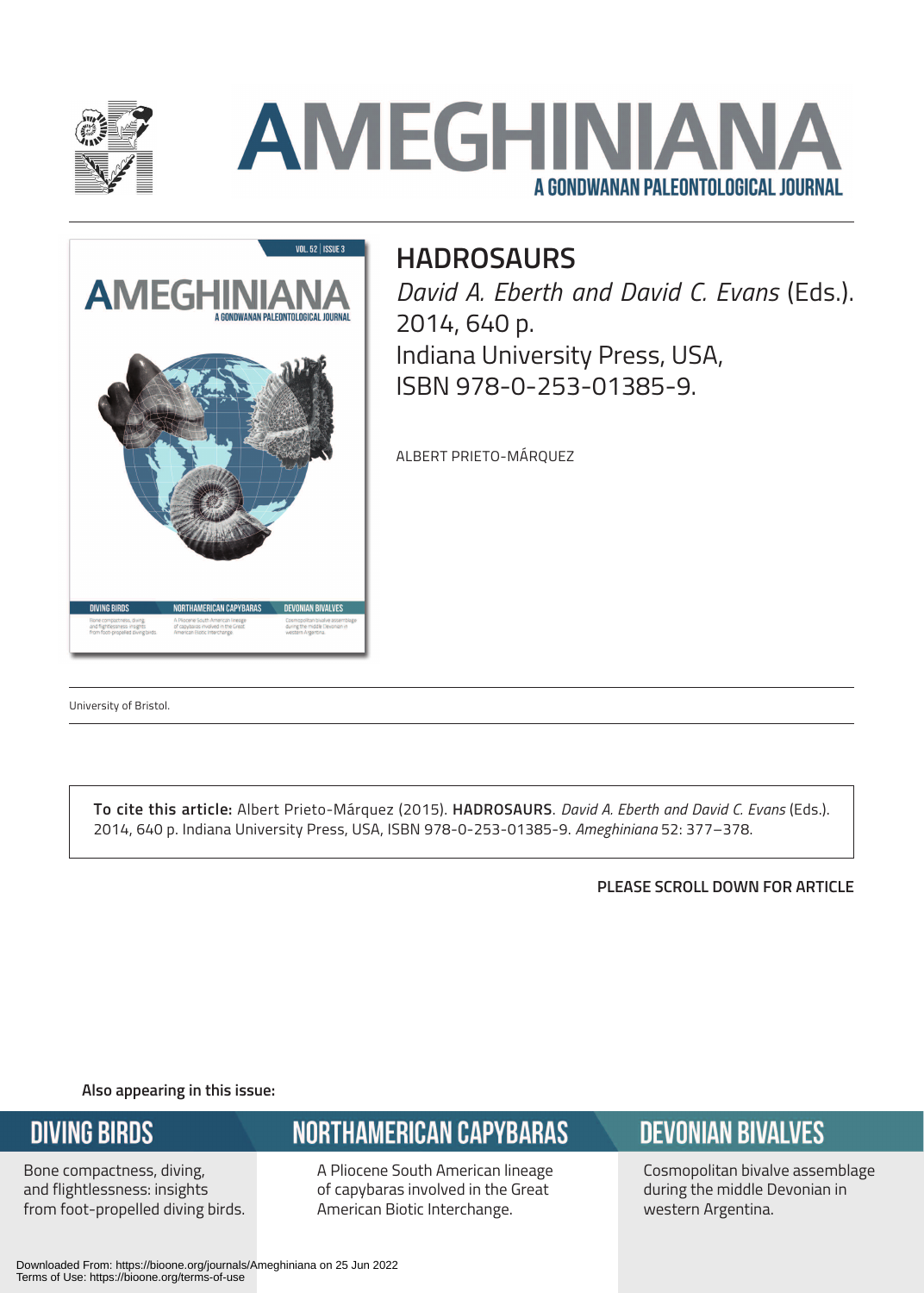

**HADROSAURS.** *Edited by David A. Eberth and David C. Evans (Eds.).* 2014, 640 p. Indiana University Press, USA, ISBN 978-0-253-01385-9

Hadrosaurid dinosaurs, the most morphologically derived clade of iguanodontian ornithopods, represent one of the most diverse and widespread clades of Mesozoic vertebrates. Renown for their 'duck bills' and bewildering variety of supracranial crests, these large herbivores were an important part of the Late Cretaceous (Santonian–latest Maastrichtian) ecosystems of all continental landmasses except Africa and Australia. This, in combination with their rich fossil record (complete skeletons, thousands of disarticulated skeletal elements, ontogenetic series, eggs, footprints, and soft-tissue impressions), makes hadrosaurids a good model for evolutionary biology studies of extinct terrestrial vertebrates.

"Hadrosaurs" provides numerous examples of such studies, garnering the efforts of an internationally diverse assemblage of 83 authors in shedding light on the taphonomy, biostratigraphy, anatomy, phylogenetic systematics, and functional morphology of hadrosaurids and some of their iguanodontian outgroups. Most of these peer-reviewed contributions were originally presented at the International Hadrosaur Symposium held on September 22–23, 2011 at the Royal Tyrrell Museum of Paleontology, Drumheller, Alberta, Canada.

The book's 36 chapters are appropriately organized in six parts corresponding to major research areas. The first part, "Overview", features a single chapter by David B. Weishampel, whom the book deservedly honors. He surveys trends in publication rates of several categories of ornithopod studies during the last two centuries. This is followed by two standard alpha taxonomy and phylogenetic systematics sections, full of generally good quality and wellfigured osteological descriptions. Of these, "New Insights Into Hadrosaur Origins" provides new data on the ascent of hadrosaurids from basal iguanodontian and hadrosauroid taxa from Europe (Early Cretaceous Wealden iguanodontians), Asia (*Equijubus* and the new genera *Gongpoquansaurus* and *Plesiohadros*) and North America (Cenomanian and Santonian hadrosauroid material from Texas and Alberta, respectively). This section transitions smoothly into "Hadrosaurid Anatomy and Variation", which deals exclusively with the Campano-Maastrichtian North American record. New data on the skeletal morphology of classics like *Edmontosaurus*, *Gryposaurus*, *Prosaurolophus*, and *Hypacrosaurus* are provided. In addition, a new genus of Campanian lambeosaurine from Utah, *Adelolophus*, is also described, along with indeterminate saurolophine materials from Alberta.

The fourth part of the book, "Biostratigraphy and Biogeography", contains all the volume's contributions on some of the most enigmatic regions of the world regarding hadrosauroid evolution and paleobiology. Particularly welcomed are the chapters reviewing the anatomy, systematics, and diversity of the hadrosauroids (Hadrosauridae and closely related outgroups) from the Late Cretaceous European Archipelago, South America, and southern-most Laramidia (present day Mexico). An interesting addition is the reveal of the premaxilla and premaxillary contribution to the cranial crest of the lambeosaurine *Amurosaurus riabinini* in a chapter on the hadrosaurids from the Amur Region of Russia. This section of the book ends with two papers documenting the hadrosaurid biostratigraphy of the San Juan Basin (New Mexico, USA) and the Dinosaur Provincial Park (Canada). It is striking that, aside from a brief biogeographical narrative on European hadrosauroids, there are no actual biogeographical studies to be found in this section. In fact, many of the papers do not differ in scope, approach, and type of data from those presented in the "Anatomy and Variation" section.

The next part of the book provides examples of studies on hadrosaurian "Function and Growth": evidence of divergent developmental pathways in iguanodontians and hadrosaurids, a brief survey of size-frequency distributions of hadrosaurids from the Dinosaur Provincial Park of Alberta (Canada), a study on dental histology and occlusal mor